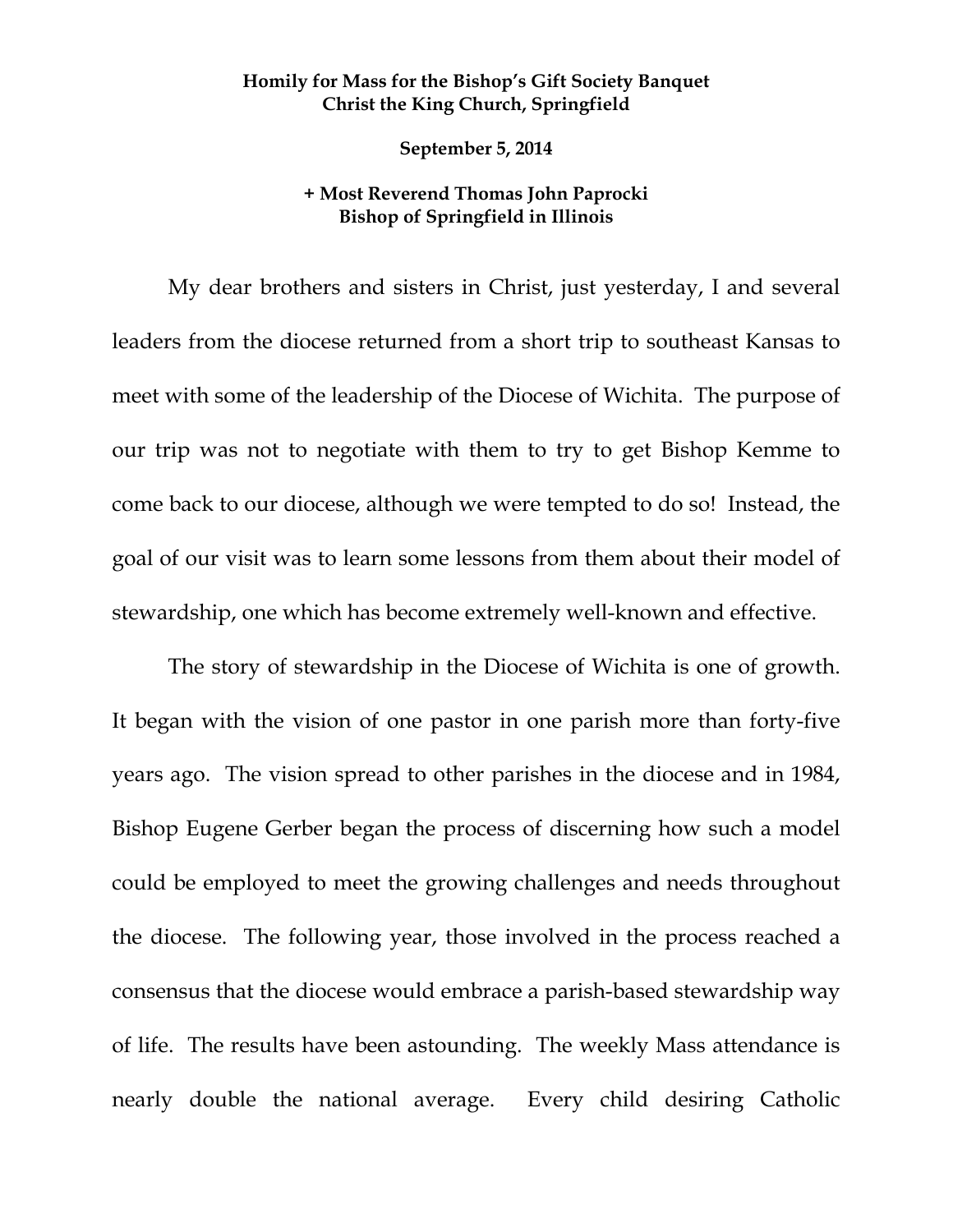education has the opportunity to receive it without paying tuition. Twenty-five percent of the parishes in the diocese have 24/7 adoration chapels where the faithful come to pray. The number of seminarians in formation for the priesthood is over sixty. These are but a few of the remarkable blessings for the diocese that have emerged due in large part to this culture of stewardship.

During my four years as bishop here in our diocese, I have travelled to nearly every parish and have seen the various ways in which the faith is lived and passed on to new generations. There are many very good things that are happening that give me great hope for the future of this diocese. At the same time, though, it is easy to fall into a sense of complacency, operating on what I would call a maintenance mode whereby the status quo is considered sufficient as we move forward.

In this regard, it is helpful to reflect on the notion of stewardship. Stewardship is a theme that runs throughout the Scriptures. At the very beginning of creation, we hear how God entrusted man with the task of being a steward of all of creation.<sup>1</sup> In our first reading for today's Mass, St. Paul reminds us that we should all be regarded as "servants of Christ and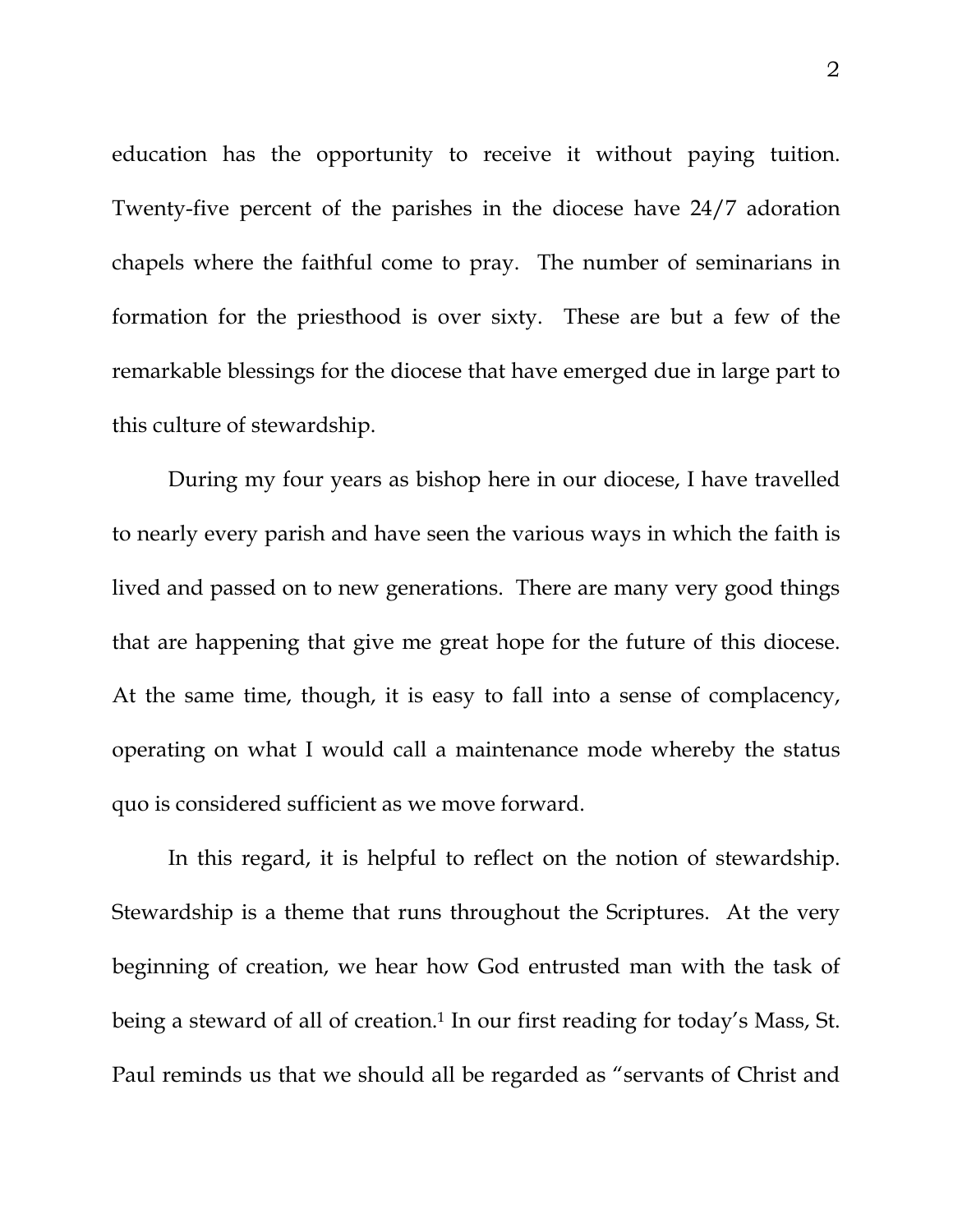stewards of the mysteries of God" (1 Cor. 4:1). As stewards, we must be conscious that what has been entrusted to us is not meant to be buried and remain unused, but rather, we are called to make good use of those gifts so that they can grow.2 A key part of stewardship in God's plan, then, is growth.

Over the past year, I have begun to consider how it is that we can begin a process of strategic planning for growth in the Church here in our diocese. The growth envisioned is far more than just a quantitative increase in the number of people or the amount of money available to our parishes and the diocese. It is also essential to ensure that we give significant attention to the qualitative growth that will guarantee sustainability for generations that follow. I am aware that such a plan for growth is ambitious, but it is one that I am very optimistic about, especially given my familiarity with what this diocese has to offer and the many ways in which various groups are already poised to contribute to that growth.

One such group that gives me encouragement is all of you who are members of the Bishop's Gift Society for the Annual Catholic Services Appeal. Your generosity is greatly appreciated, not just because it helps to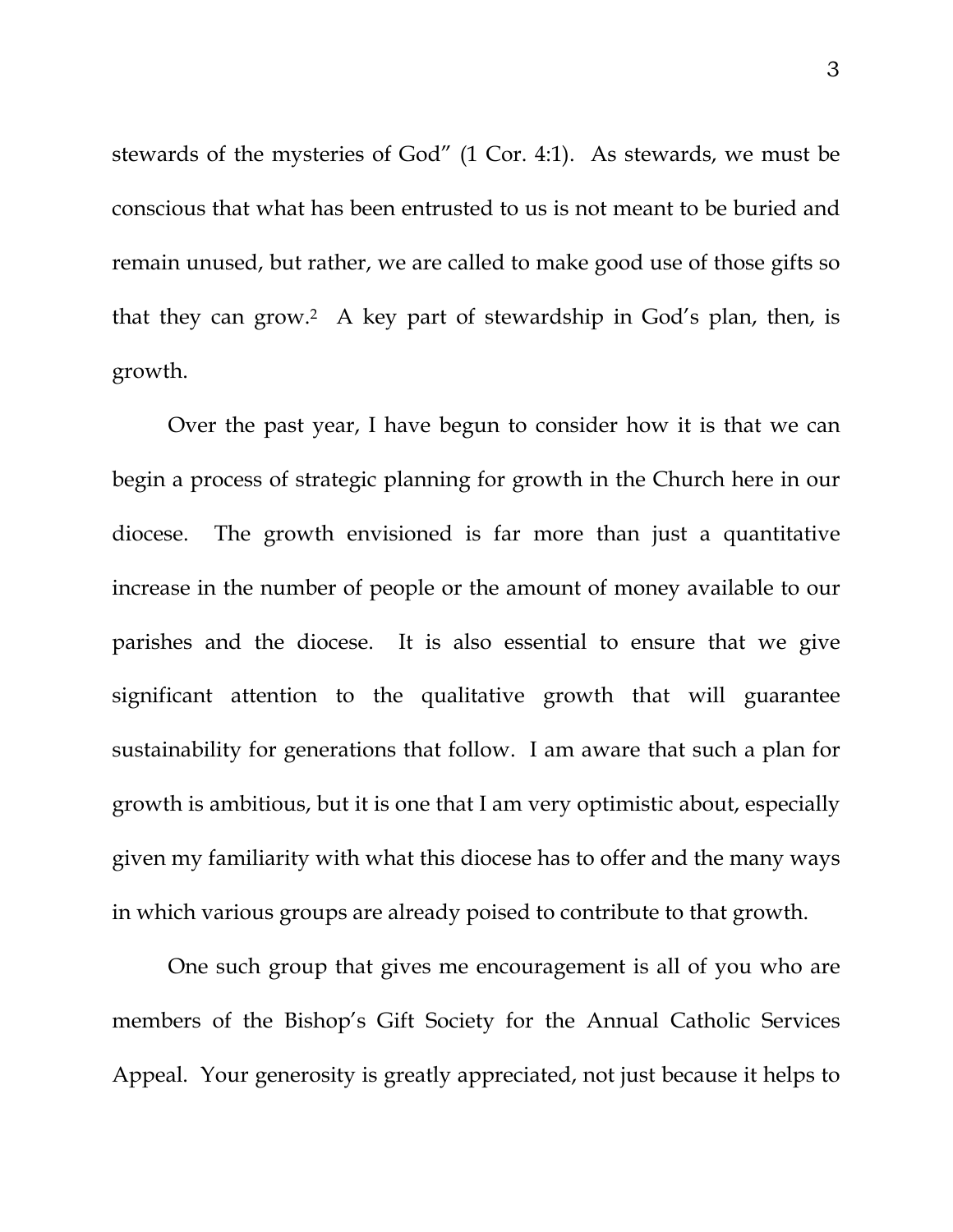provide much needed financial resources, but because you are aware that the campaign is about more than just money. You believe in the value of the many services that are funded by the campaign, services that are aligned to assist our parishes to grow both quantitatively and qualitatively. It is very fitting that the theme for our campaign this year, "Growing Communities of Faith," reflects this concept of growth which is at the heart of what it means to be good stewards of the gifts that the Lord has generously shared with us.

I would therefore encourage you to continue the wonderful efforts that you have demonstrated in supporting the Annual Catholic Services Appeal. In addition to what you are already doing, I would like to invite you to see the important role that you play in fostering a spirituality and a culture of stewardship and growth in your families and parishes. Such a culture will not be possible if we expect the leaders and those with special training to carry all of the load. All of us have a part to play, and all of you who are convinced of the value of building such a culture have much to offer in helping this idea become a reality.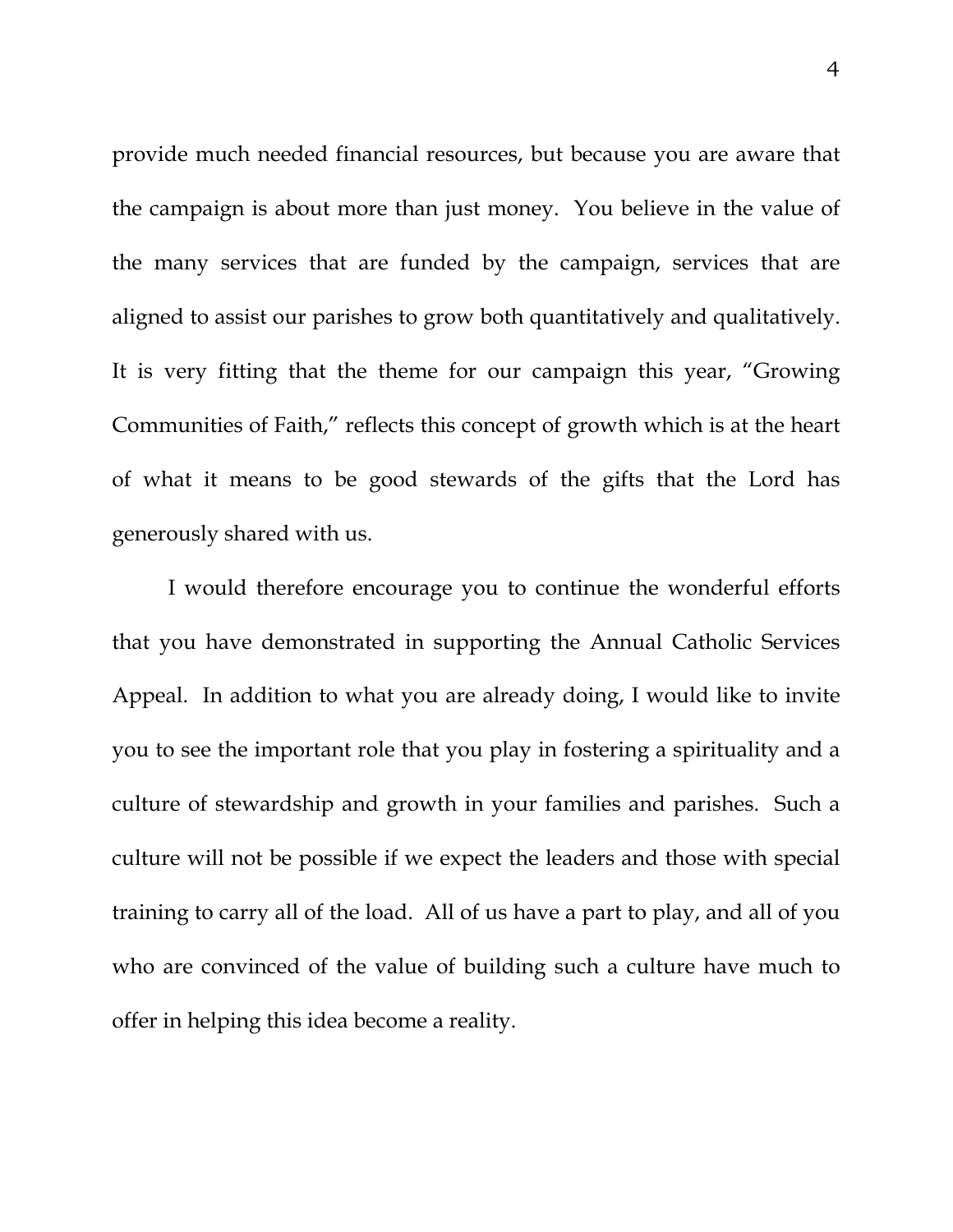In his Apostolic Exhortation on the Joy of the Gospel, our Holy Father Pope Francis offers a helpful reflection in this regard as he talks about the various ways in which each of us are called to contribute to the work of evangelization. You can easily substitute the word evangelization with the word growth as it means the same thing in the context in which I have been using it. The Holy Father writes:

All the baptized, whatever their position in the Church or their level of instruction in the faith, are agents of evangelization, and it would be insufficient to envisage a plan of evangelization to be carried out by professionals while the rest of the faithful would simply be passive recipients. The new evangelization calls for personal involvement on the part of each of the baptized. Every Christian is challenged, here and now, to be actively engaged in evangelization; indeed, anyone who has truly experienced God's saving love does not need much time or lengthy training to go out and proclaim that love. Every Christian is a missionary to the extent that he or she has encountered the love of God in Christ Jesus: we no longer say that we